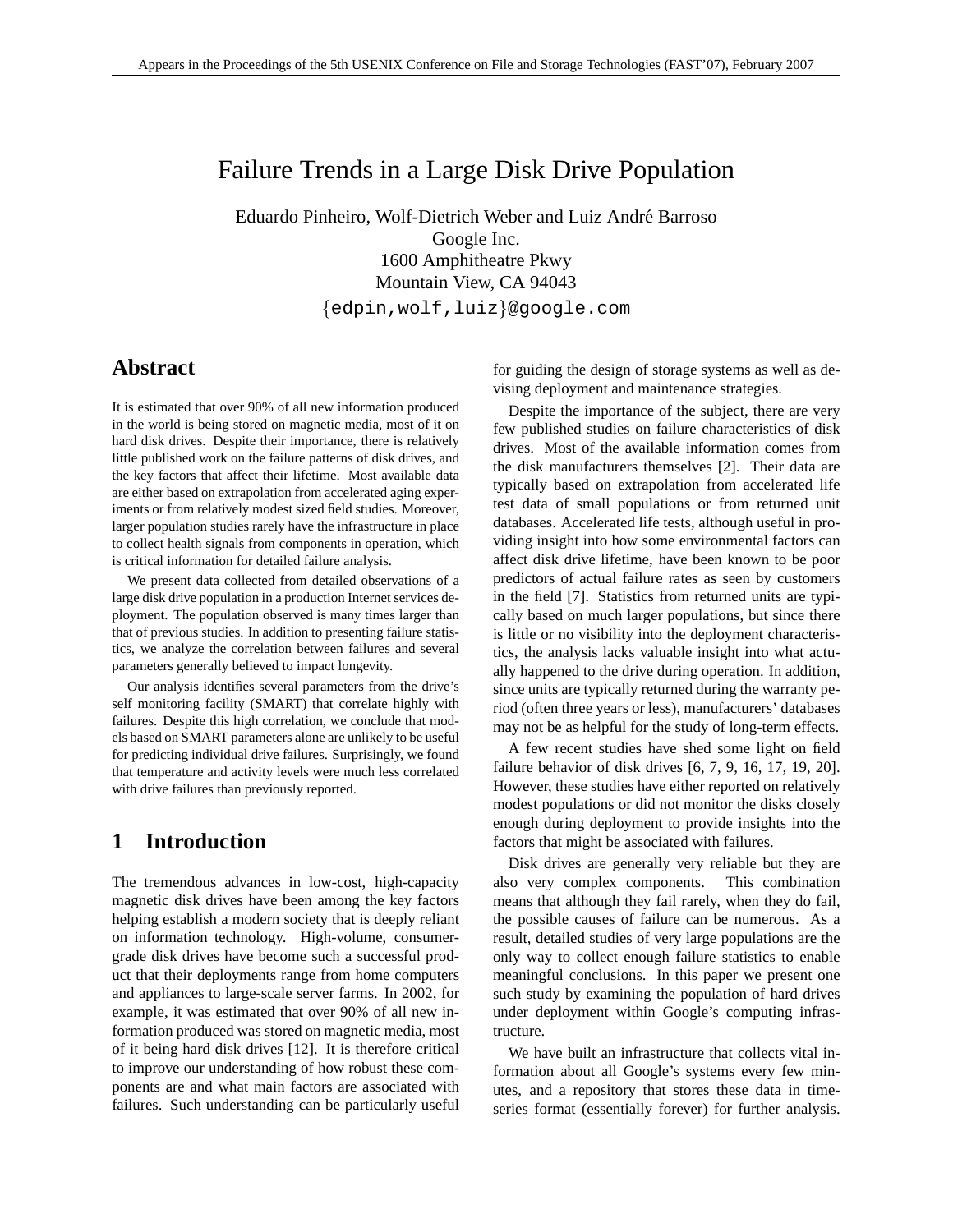The information collected includes environmental factors (such as temperatures), activity levels and many of the Self-Monitoring Analysis and Reporting Technology (SMART) parameters that are believed to be good indicators of disk drive health. We mine through these data and attempt to find evidence that corroborates or contradicts many of the commonly held beliefs about how various factors can affect disk drive lifetime.

Our paper is unique in that it is based on data from a disk population size that is typically only available from vendor warranty databases, but has the depth of deployment visibility and detailed lifetime follow-up that only an end-user study can provide. Our key findings are:

- Contrary to previously reported results, we found very little correlation between failure rates and either elevated temperature or activity levels.
- Some SMART parameters (scan errors, reallocation counts, offline reallocation counts, and probational counts) have a large impact on failure probability.
- Given the lack of occurrence of predictive SMART signals on a large fraction of failed drives, it is unlikely that an accurate predictive failure model can be built based on these signals alone.

## **2 Background**

In this section we describe the infrastructure that was used to gather and process the data used in this study, the types of disk drives included in the analysis, and information on how they are deployed.

### **2.1 The System Health Infrastructure**

The System Health infrastructure is a large distributed software system that collects and stores hundreds of attribute-value pairs from all of Google's servers, and provides the interface for arbitrary analysis jobs to process that data.

The architecture of the System Health infrastructure is shown in Figure 1. It consists of a data collection layer, a distributed repository and an analysis framework. The collection layer is responsible for getting information from each of thousands of individual servers into a centralized repository. Different flavors of collectors exist to gather different types of data. Much of the health information is obtained from the machines directly. A daemon runs on every machine and gathers local data related to that machine's health, such as environmental parameters, utilization information of various



Figure 1: Collection, storage, and analysis architecture.

resources, error indications, and configuration information. It is imperative that this daemon's resource usage be very light, so not to interfere with the applications. One way to assure this is to have the machine-level collector poll individual machines relatively infrequently (every few minutes). Other slower changing data (such as configuration information) and data from other existing databases can be collected even less frequently than that. Most notably for this study, data regarding machine repairs and disk swaps are pulled in from another database.

The System Health database is built upon Bigtable [3], a distributed data repository widely used within Google, which itself is built upon the Google File System (GFS) [8]. Bigtable takes care of all the data layout, compression, and access chores associated with a large data store. It presents the abstraction of a 2-dimensional table of data cells, with different versions over time making up a third dimension. It is a natural fit for keeping track of the values of different variables (columns) for different machines (rows) over time. The System Health database thus retains a complete time-ordered history of the environment, utilization, error, configuration, and repair events in each machine's life.

Analysis programs run on top of the System Health database, looking at information from individual machines, or mining the data across thousands of machines. Large-scale analysis programs are typically built upon Google's Mapreduce [5] framework. Mapreduce automates the mechanisms of large-scale distributed compu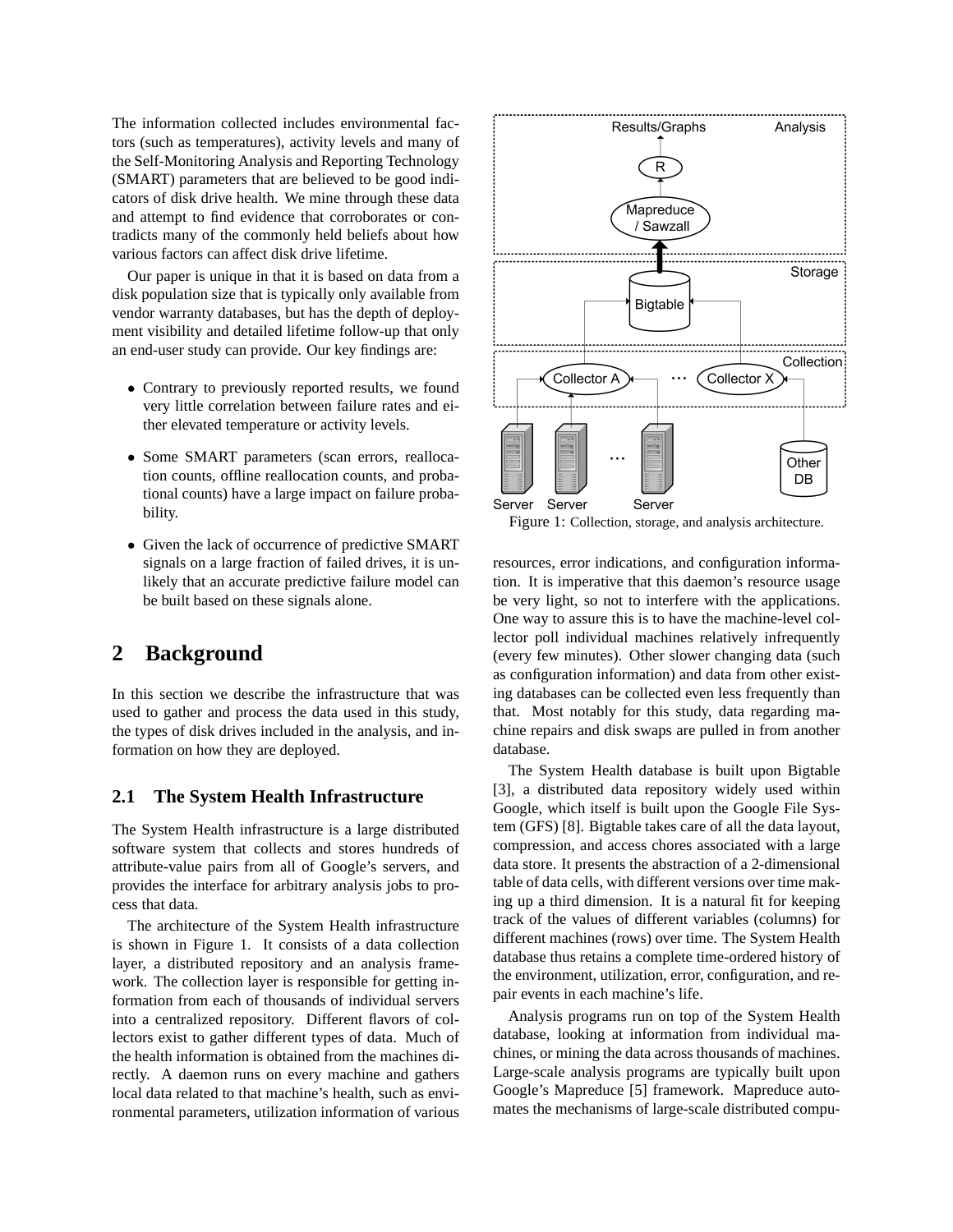tation (such as work distribution, load balancing, tolerance of failures), allowing the user to focus simply on the algorithms that make up the heart of the computation.

The analysis pipeline used for this study consists of a Mapreduce job written in the Sawzall language and framework [15] to extract and clean up periodic SMART data and repair data related to disks, followed by a pass through R [1] for statistical analysis and final graph generation.

### **2.2 Deployment Details**

The data in this study are collected from a large number of disk drives, deployed in several types of systems across all of Google's services. More than one hundred thousand disk drives were used for all the results presented here. The disks are a combination of serial and parallel ATA consumer-grade hard disk drives, ranging in speed from 5400 to 7200 rpm, and in size from 80 to 400 GB. All units in this study were put into production in or after 2001. The population contains several models from many of the largest disk drive manufacturers and from at least nine different models. The data used for this study were collected between December 2005 and August 2006.

As is common in server-class deployments, the disks were powered on, spinning, and generally in service for essentially all of their recorded life. They were deployed in rack-mounted servers and housed in professionallymanaged datacenter facilities.

Before being put into production, all disk drives go through a short burn-in process, which consists of a combination of read/write stress tests designed to catch many of the most common assembly, configuration, or component-level problems. The data shown here do not include the fall-out from this phase, but instead begin when the systems are officially commissioned for use. Therefore our data should be consistent with what a regular end-user should see, since most equipment manufacturers put their systems through similar tests before shipment.

### **2.3 Data Preparation**

**Definition of Failure.** Narrowly defining what constitutes a failure is a difficult task in such a large operation. Manufacturers and end-users often see different statistics when computing failures since they use different definitions for it. While drive manufacturers often quote yearly failure rates below 2% [2], user studies have seen rates as high as 6% [9]. Elerath and Shah [7] report between 15-60% of drives considered to have failed at

the user site are found to have no defect by the manufacturers upon returning the unit. Hughes *et al.* [11] observe between 20-30% "no problem found" cases after analyzing failed drives from their study of 3477 disks.

From an end-user's perspective, a defective drive is one that misbehaves in a serious or consistent enough manner in the user's specific deployment scenario that it is no longer suitable for service. Since failures are sometimes the result of a combination of components (i.e., a particular drive with a particular controller or cable, etc), it is no surprise that a good number of drives that fail for a given user could be still considered operational in a different test harness. We have observed that phenomenon ourselves, including situations where a drive tester consistently "green lights" a unit that invariably fails in the field. Therefore, the most accurate definition we can present of a failure event for our study is: *a drive is considered to have failed if it was replaced as part of a repairs procedure*. Note that this definition implicitly excludes drives that were replaced due to an upgrade.

Since it is not always clear when exactly a drive failed, we consider the time of failure to be when the drive was replaced, which can sometimes be a few days after the observed failure event. It is also important to mention that the parameters we use in this study were not in use as part of the repairs diagnostics procedure at the time that these data were collected. Therefore there is no risk of false (forced) correlations between these signals and repair outcomes.

**Filtering.** With such a large number of units monitored over a long period of time, data integrity issues invariably show up. Information can be lost or corrupted along our collection pipeline. Therefore, some cleaning up of the data is necessary. In the case of missing values, the individual values are marked as not available and that specific piece of data is excluded from the detailed studies. Other records for that same drive are not discarded.

In cases where the data are clearly spurious, the entire record for the drive is removed, under the assumption that one piece of spurious data draws into question other fields for the same drive. Identifying spurious data, however, is a tricky task. Because part of the goal of studying the data is to learn what the numbers mean, we must be careful not to discard too much data that might appear invalid. So we define spurious simply as *negative counts or data values that are clearly impossible*. For example, some drives have reported temperatures that were hotter than the surface of the sun. Others have had negative power cycles. These were deemed spurious and removed. On the other hand, we have not filtered any suspiciously large counts from the SMART signals, under the hypothesis that large counts, while improbable as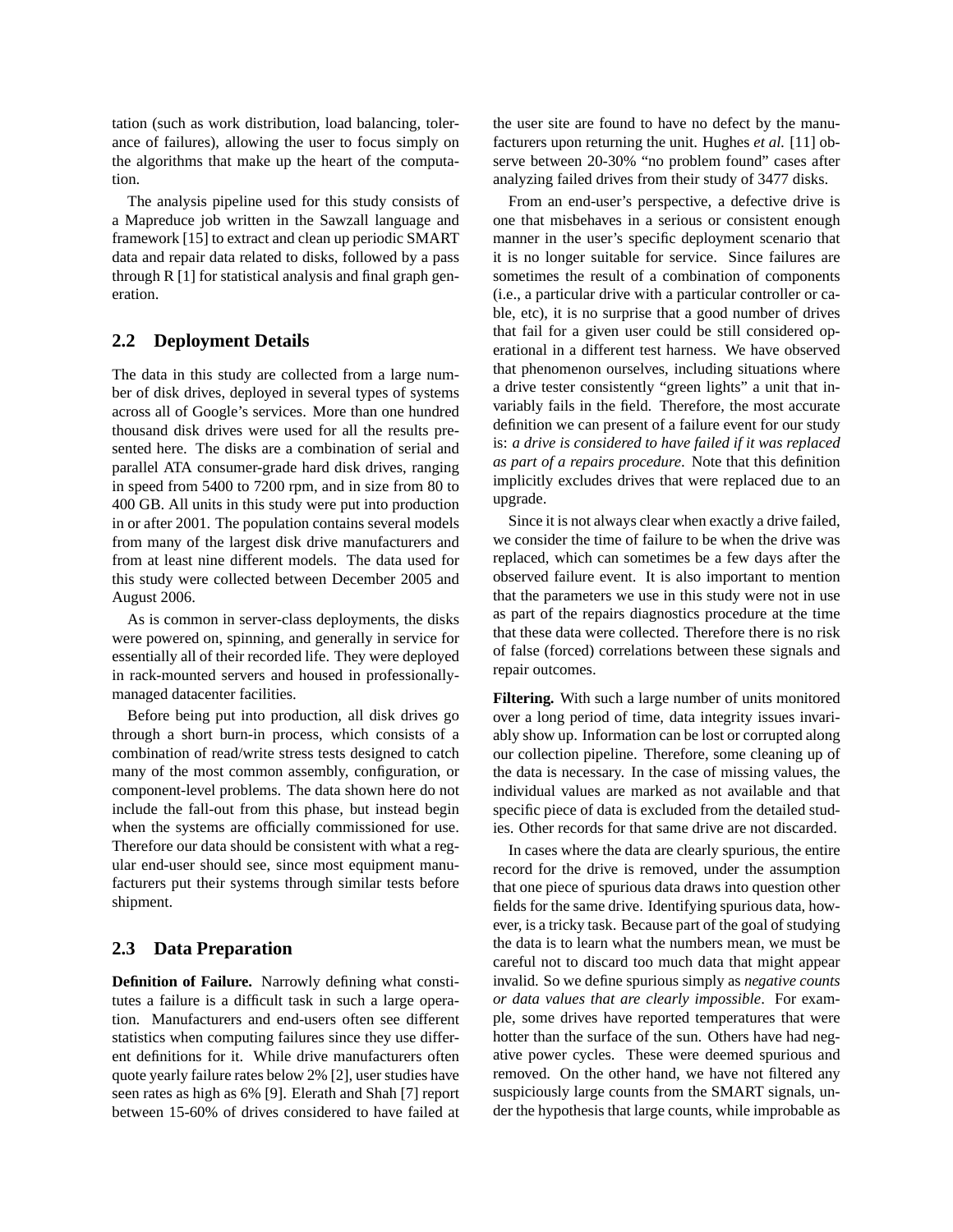raw numbers, are likely to be good indicators of something really bad with the drive. Filtering for spurious values reduced the sample set size by less than 0.1%.

## **3 Results**

We now analyze the failure behavior of our fleet of disk drives using detailed monitoring data collected over a nine-month observation window. During this time we recorded failure events as well as all the available environmental and activity data and most of the SMART parameters from the drives themselves. Failure information spanning a much longer interval (approximately five years) was also mined from an older repairs database. All the results presented here were tested for their statistical significance using the appropriate tests.

### **3.1 Baseline Failure Rates**

Figure 2 presents the average Annualized Failure Rates (AFR) for all drives in our study, aged zero to 5 years, and is derived from our older repairs database. The data are broken down by the age a drive was when it failed. Note that this implies some overlap between the sample sets for the 3-month, 6-month, and 1-year ages, because a drive can reach its 3-month, 6-month and 1-year age all within the observation period. Beyond 1-year there is no more overlap.

While it may be tempting to read this graph as strictly failure rate with drive age, drive model factors are strongly mixed into these data as well. We tend to source a particular drive model only for a limited time (as new, more cost-effective models are constantly being introduced), so it is often the case that when we look at sets of drives of different ages we are also looking at a very different mix of models. Consequently, these data are not directly useful in understanding the effects of disk age on failure rates (the exception being the first three data points, which are dominated by a relatively stable mix of disk drive models). The graph is nevertheless a good way to provide a baseline characterization of failures across our population. It is also useful for later studies in the paper, where we can judge how consistent the impact of a given parameter is across these diverse drive model groups. A consistent and noticeable impact across all groups indicates strongly that the signal being measured has a fundamentally powerful correlation with failures, given that it is observed across widely varying ages and models.

The observed range of AFRs (see Figure 2) varies from 1.7%, for drives that were in their first year of operation, to over 8.6%, observed in the 3-year old pop-



Figure 2: Annualized failure rates broken down by age groups

ulation. The higher baseline AFR for 3 and 4 year old drives is more strongly influenced by the underlying reliability of the particular models in that vintage than by disk drive aging effects. It is interesting to note that our 3-month, 6-months and 1-year data points do seem to indicate a noticeable influence of infant mortality phenomena, with 1-year AFR dropping significantly from the AFR observed in the first three months.

### **3.2 Manufacturers, Models, and Vintages**

Failure rates are known to be highly correlated with drive models, manufacturers and vintages [18]. Our results do not contradict this fact. For example, Figure 2 changes significantly when we normalize failure rates per each drive model. Most age-related results are impacted by drive vintages. However, in this paper, we do not show a breakdown of drives per manufacturer, model, or vintage due to the proprietary nature of these data.

Interestingly, this does not change our conclusions. In contrast to age-related results, we note that all results shown in the rest of the paper are **not** affected significantly by the population mix. None of our SMART data results change significantly when normalized by drive model. The only exception is seek error rate, which is dependent on one specific drive manufacturer, as we discuss in section 3.5.5.

### **3.3 Utilization**

The literature generally refers to utilization metrics by employing the term duty cycle which unfortunately has no consistent and precise definition, but can be roughly characterized as the fraction of time a drive is active out of the total powered-on time. What is widely reported in the literature is that higher duty cycles affect disk drives negatively [4, 21].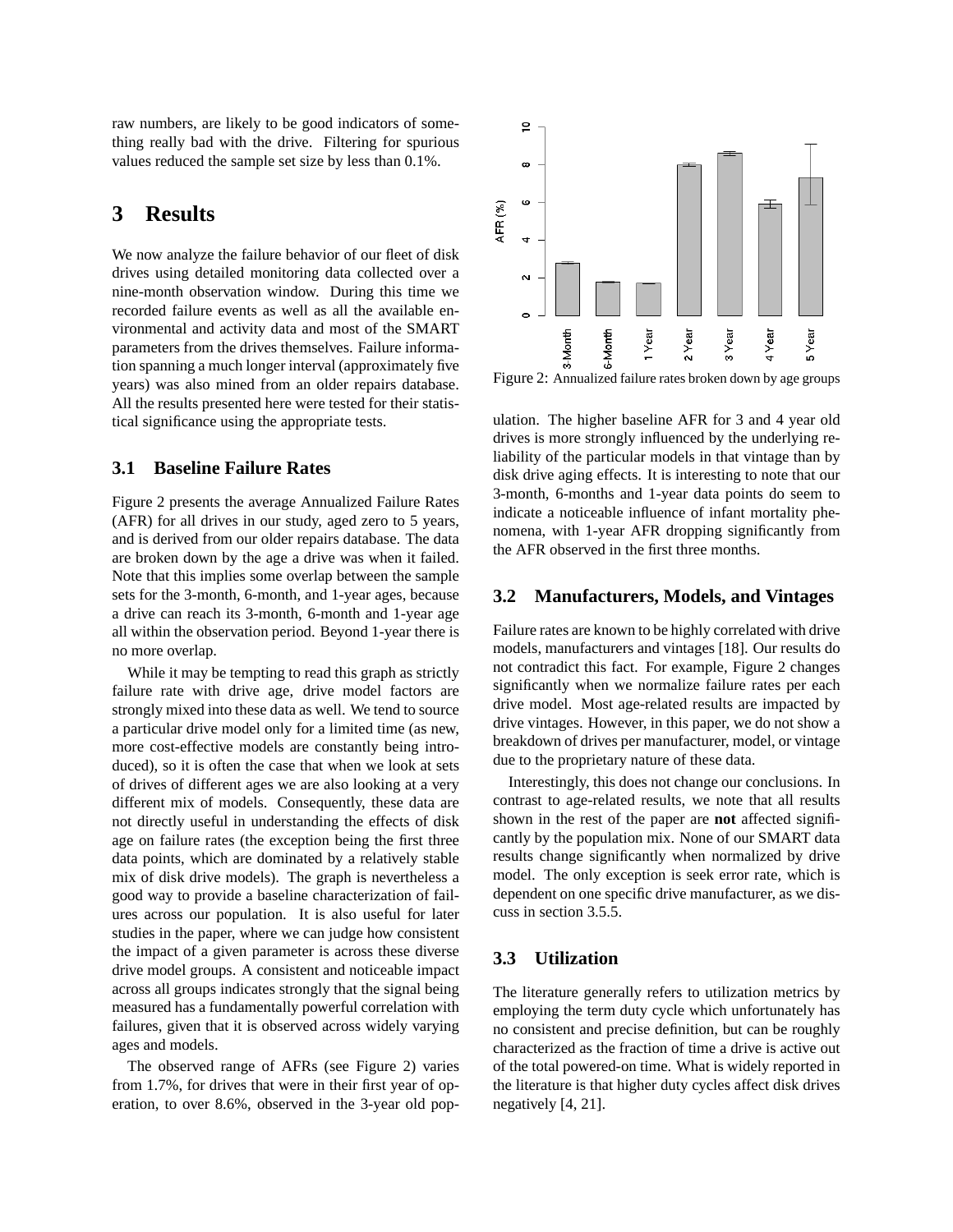It is difficult for us to arrive at a meaningful numerical utilization metric given that our measurements do not provide enough detail to derive what 100% utilization might be for any given disk model. We choose instead to measure utilization in terms of weekly averages of read/write bandwidth per drive. We categorize utilization in three levels: low, medium and high, corresponding respectively to the lowest 25th percentile, 50-75th percentiles and top 75th percentile. This categorization is performed for each drive model, since the maximum bandwidths have significant variability across drive families. We note that using number of I/O operations and bytes transferred as utilization metrics provide very similar results. Figure 3 shows the impact of utilization on AFR across the different age groups.

Overall, we expected to notice a very strong and consistent correlation between high utilization and higher failure rates. However our results appear to paint a more complex picture. First, only very young and very old age groups appear to show the expected behavior. After the first year, the AFR of high utilization drives is at most moderately higher than that of low utilization drives. The three-year group in fact appears to have the opposite of the expected behavior, with low utilization drives having slightly higher failure rates than high utilization ones.

One possible explanation for this behavior is the *survival of the fittest* theory. It is possible that the failure modes that are associated with higher utilization are more prominent early in the drive's lifetime. If that is the case, the drives that survive the infant mortality phase are the least susceptible to that failure mode, and result in a population that is more robust with respect to variations in utilization levels.

Another possible explanation is that previous observations of high correlation between utilization and failures has been based on extrapolations from manufacturers' accelerated life experiments. Those experiments are likely to better model early life failure characteristics, and as such they agree with the trend we observe for the young age groups. It is possible, however, that longer term population studies could uncover a less pronounced effect later in a drive's lifetime.

When we look at these results across individual models we again see a complex pattern, with varying patterns of failure behavior across the three utilization levels. Taken as a whole, our data indicate a much weaker correlation between utilization levels and failures than previous work has suggested.



#### **3.4 Temperature**

Temperature is often quoted as the most important environmental factor affecting disk drive reliability. Previous studies have indicated that temperature deltas as low as 15C can nearly double disk drive failure rates [4]. Here we take temperature readings from the SMART records every few minutes during the entire 9-month window of observation and try to understand the correlation between temperature levels and failure rates.

We have aggregated temperature readings in several different ways, including averages, maxima, fraction of time spent above a given temperature value, number of times a temperature threshold is crossed, and last temperature before failure. Here we report data on averages and note that other aggregation forms have shown similar trends and and therefore suggest the same conclusions.

We first look at the correlation between average temperature during the observation period and failure. Figure 4 shows the distribution of drives with average temperature in increments of one degree and the corresponding annualized failure rates. The figure shows that failures do not increase when the average temperature increases. In fact, there is a clear trend showing that lower temperatures are associated with higher failure rates. Only at very high temperatures is there a slight reversal of this trend.

Figure 5 looks at the average temperatures for different age groups. The distributions are in sync with Figure 4 showing a mostly flat failure rate at mid-range temperatures and a modest increase at the low end of the temperature distribution. What stands out are the 3 and 4 year old drives, where the trend for higher failures with higher temperature is much more constant and also more pronounced.

Overall our experiments can confirm previously re-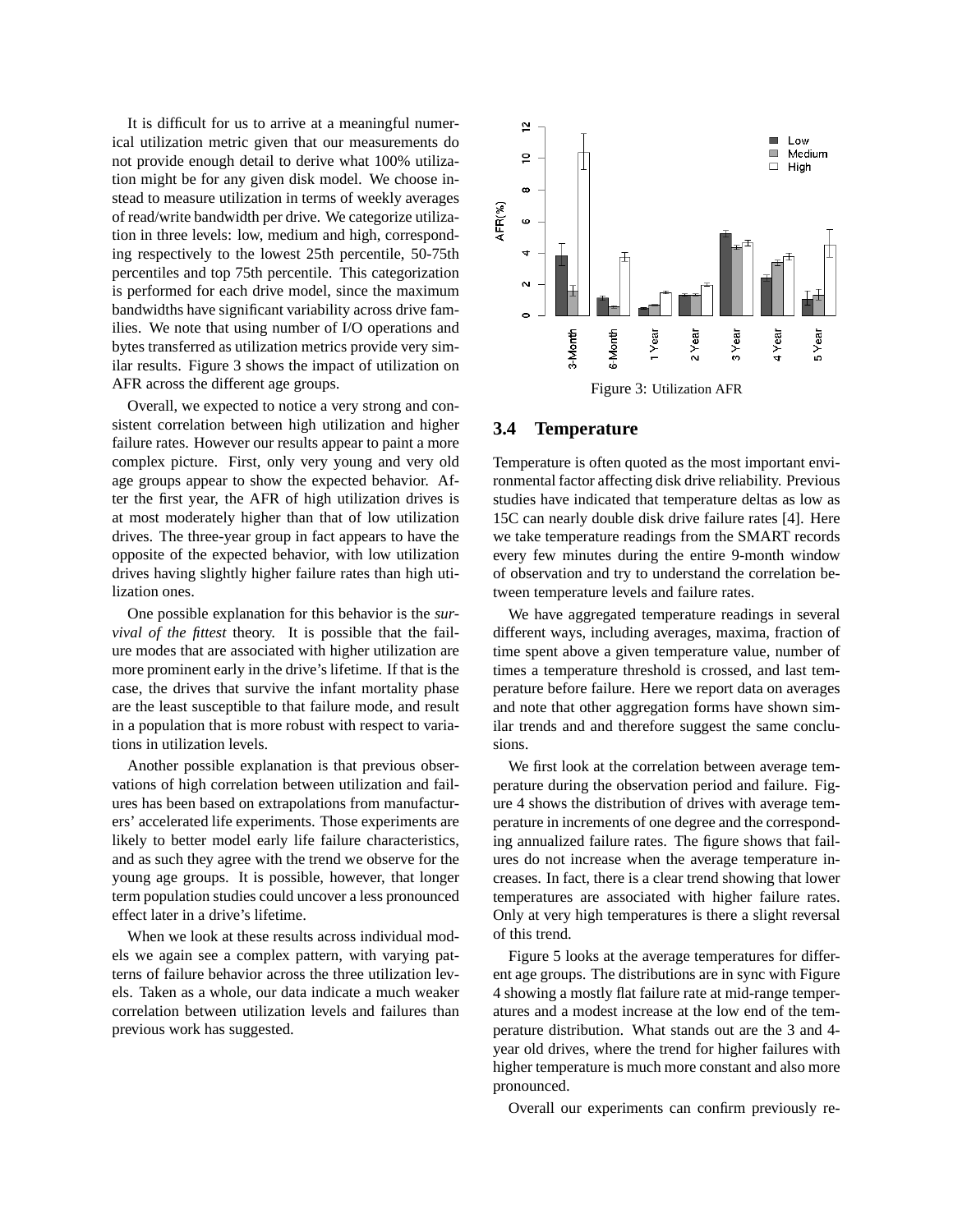

Figure 4: Distribution of average temperatures and failures rates.



Figure 5: AFR for average drive temperature.

ported temperature effects only for the high end of our temperature range and especially for older drives. In the lower and middle temperature ranges, higher temperatures are not associated with higher failure rates. This is a fairly surprising result, which could indicate that datacenter or server designers have more freedom than previously thought when setting operating temperatures for equipment that contains disk drives. We can conclude that at moderate temperature ranges it is likely that there are other effects which affect failure rates much more strongly than temperatures do.

### **3.5 SMART Data Analysis**

We now look at the various self-monitoring signals that are available from virtually all of our disk drives through the SMART standard interface. Our analysis indicates that some signals appear to be more relevant to the study of failures than others. We first look at those in detail, and then list a summary of our findings for the remaining ones. At the end of this section we discuss our results and reason about the usefulness of SMART parameters in obtaining predictive models for individual disk drive failures.

We present results in three forms. First we compare the AFR of drives with zero and non-zero counts for a given parameter, broken down by the same age groups as in figures 2 and 3. We also find it useful to plot the probability of survival of drives over the nine-month observation window for different ranges of parameter values. Finally, in addition to the graphs, we devise a single metric that could relay how relevant the values of a given SMART parameter are in predicting imminent failures. To that end, for each SMART parameter we look for thresholds that increased the probability of failure in the next 60 days by at least a factor of 10 with respect to drives that have zero counts for that parameter. We report such *Critical Thresholds* whenever we are able to find them with high confidence  $($  > 95%).

#### **3.5.1 Scan Errors**

Drives typically scan the disk surface in the background and report errors as they discover them. Large scan error counts can be indicative of surface defects, and therefore are believed to be indicative of lower reliability. In our population, fewer than 2% of the drives show scan errors and they are nearly uniformly spread across various disk models.

Figure 6 shows the AFR values of two groups of drives, those without scan errors and those with one or more. We plot bars across all age groups in which we have statistically significant data. We find that the group of drives with scan errors are ten times more likely to fail than the group with no errors. This effect is also noticed when we further break down the groups by disk model.

From Figure 8 we see a drastic and quick decrease in survival probability after the first scan error (left graph). A little over 70% of the drives survive the first 8 months after their first scan error. The dashed lines represent the 95% confidence interval. The middle plot in Figure 8 separates the population in four age groups (in months), and shows an effect that is not visible in the AFR plots. It appears that scan errors affect the survival probability of young drives more dramatically very soon after the first scan error occurs, but after the first month the curve flattens out. Older drives, however, continue to see a steady decline in survival probability throughout the 8-month period. This behavior could be another manifestation of infant mortality phenomenon. The right graph in figure 8 looks at the effect of multiple scan errors. While drives with one error are more likely to fail than those with none, drives with multiple errors fail even more quickly.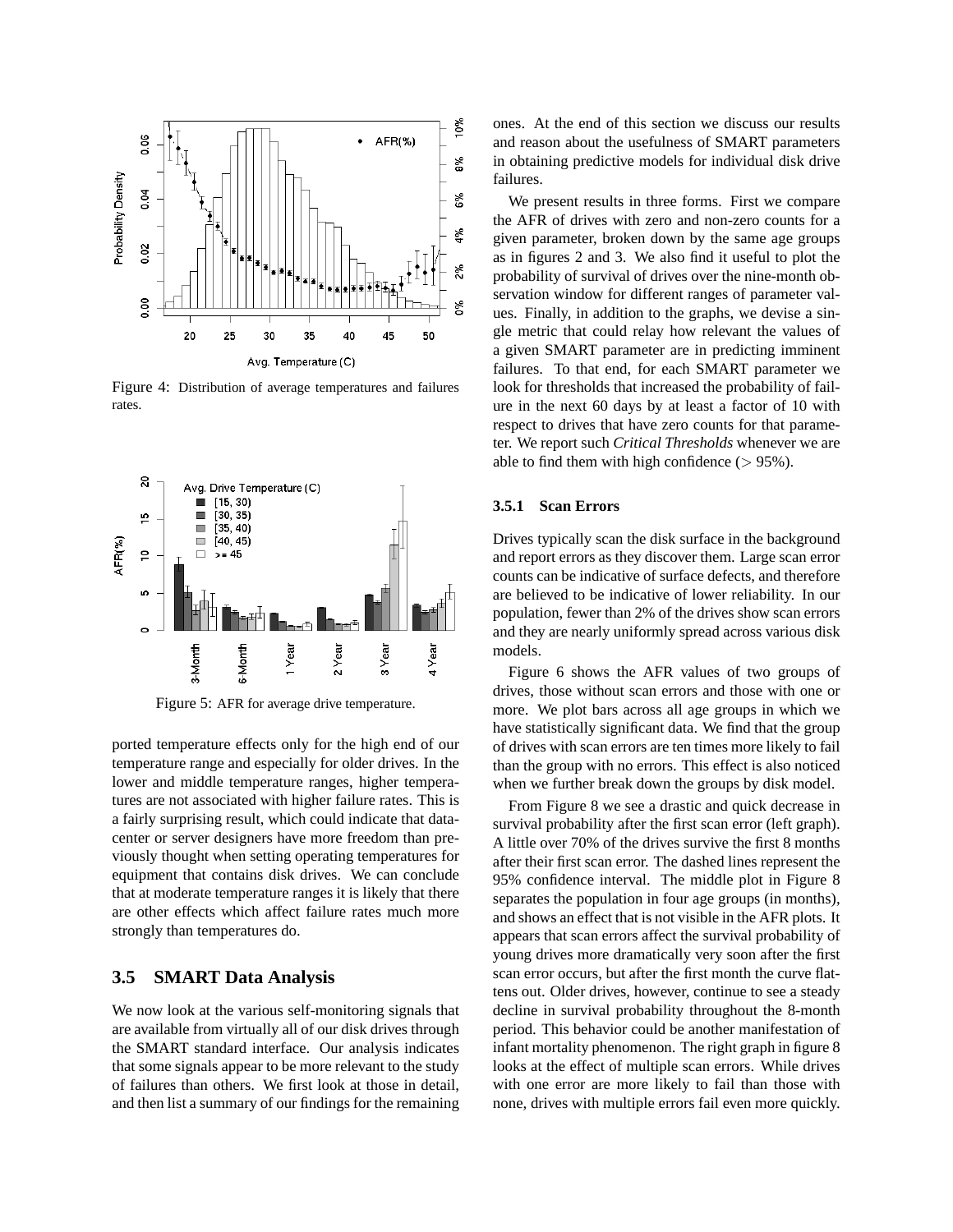

Figure 8: Impact of scan errors on survival probability. Left figure shows aggregate survival probability for all drives after first scan error. Middle figure breaks down survival probability per drive ages in months. Right figure breaks down drives by their number of scan errors.

The critical threshold analysis confirms what the charts visually imply: the critical threshold for scan errors is one. After the first scan error, drives are 39 times more likely to fail within 60 days than drives without scan errors.

#### **3.5.2 Reallocation Counts**

When the drive's logic believes that a sector is damaged (typically as a result of recurring soft errors or a hard error) it can remap the faulty sector number to a new physical sector drawn from a pool of spares. Reallocation counts reflect the number of times this has happened, and is seen as an indication of drive surface wear. About 9% of our population has reallocation counts greater than zero. Although some of our drive models show higher absolute values than others, the trends we observe are similar across all models.

As with scan errors, the presence of reallocations seems to have a consistent impact on AFR for all age groups (Figure 7), even if slightly less pronounced. Drives with one or more reallocations do fail more often than those with none. The average impact on AFR appears to be between a factor of 3-6x.

Figure 11 shows the survival probability after the first reallocation. We truncate the graph to 8.5 months, due to a drastic decrease in the confidence levels after that point. In general, the left graph shows, about 85% of the drives survive past 8 months after the first reallocation. The effect is more pronounced (middle graph) for drives in the age ranges [10,20) and [20, 60] months, while newer drives in the range [0,5) months suffer more than their next generation. This could again be due to infant mortality effects, although it appears to be less drastic in this case than for scan errors.

After their first reallocation, drives are over 14 times more likely to fail within 60 days than drives without reallocation counts, making the critical threshold for this parameter also one.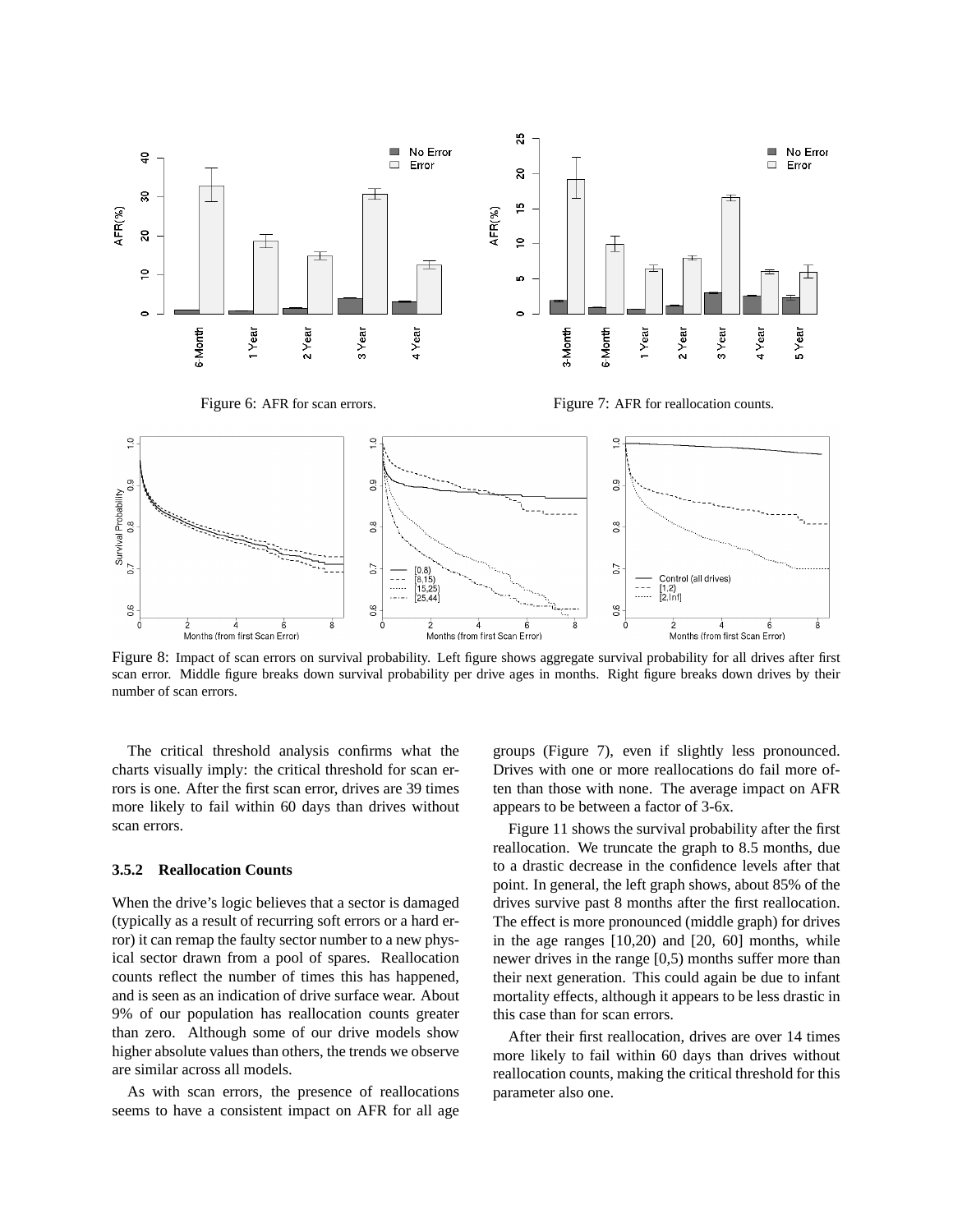

Figure 9: AFR for offline reallocation count. Figure 10: AFR for probational count.



Figure 11: Impact of reallocation count values on survival probability. Left figure shows aggregate survival probability for all drives after first reallocation. Middle figure breaks down survival probability per drive ages in months. Right figure breaks down drives by their number of reallocations.

#### **3.5.3 Offline Reallocations**

Offline reallocations are defined as a subset of the reallocation counts studied previously, in which only reallocated sectors found during background scrubbing are counted. In other words, it should exclude sectors that are reallocated as a result of errors found during actual I/O operations. Although this definition mostly holds, we see evidence that certain disk models do not implement this definition. For instance, some models show more offline reallocations than total reallocations. Since the impact of offline reallocations appears to be significant and not identical to that of total reallocations, we decided to present it separately (Figure 9). About 4% of our population shows non-zero values for offline reallocations, and they tend to be concentrated on a particular subset of drive models.

Overall, the effects on survival probability of offline reallocation seem to be more drastic than those of total reallocations, as seen in Figure 12 (as before, some curves are clipped at 8 months because our data for those points were not within high confidence intervals). Drives in the older age groups appear to be more highly affected by it, although we are unable to attribute this effect to age given the different model mixes in the various age groups.

After the first offline reallocation, drives have over 21 times higher chances of failure within 60 days than drives without offline reallocations; an effect that is again more drastic than total reallocations.

Our data suggest that, although offline reallocations could be an important parameter affecting failures, it is particularly important to interpret trends in these values within specific models, since there is some evidence that different drive models may classify reallocations differently.

#### **3.5.4 Probational Counts**

Disk drives put suspect bad sectors "on probation" until they either fail permanently and are reallocated or continue to work without problems. Probational counts,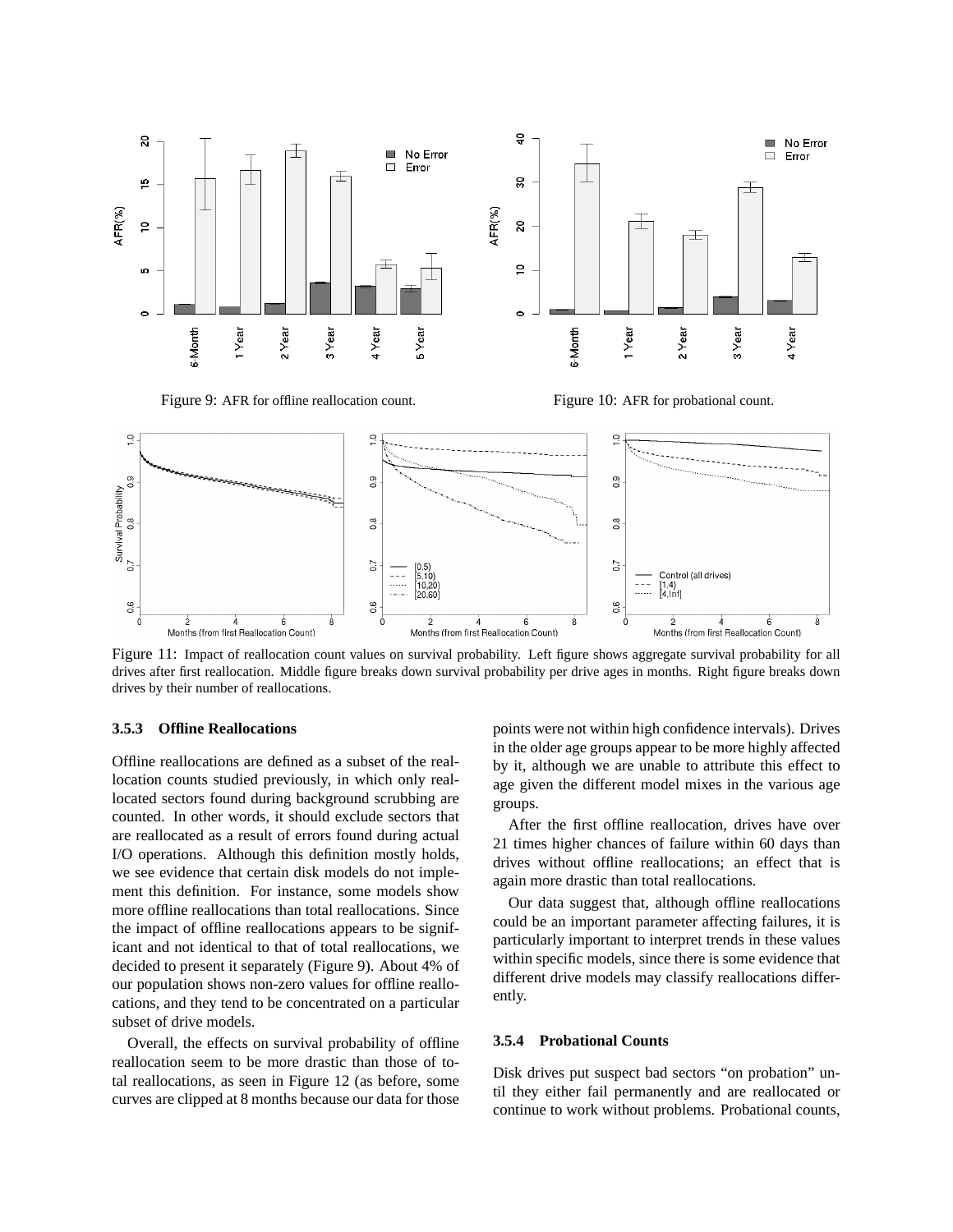

Figure 12: Impact of offline reallocation on survival probability. Left figure shows aggregate survival probability for all drives after first offline reallocation. Middle figure breaks down survival probability per drive ages in months. Right figure breaks down drives by their number offline reallocation.



Figure 13: Impact of probational count values on survival probability. Left figure shows aggregate survival probability for all drives after first probational count. Middle figure breaks down survival probability per drive ages in months. Right figure breaks down drives by their number of probational counts.

therefore, can be seen as a softer error indication. It could provide earlier warning of possible problems but might also be a weaker signal, in that sectors on probation may indeed never be reallocated. About 2% of our drives had non-zero probational count values. We note that this number is lower than both online and offline reallocation counts, likely indicating that sectors may be removed from probation after further observation of their behavior. Once more, the distribution of drives with non-zero probational counts are somewhat skewed towards a subset of disk drive models.

Figures 10 and 13 show that probational count trends are generally similar to those observed for offline reallocations, with age group being somewhat less pronounced. The critical threshold for probational counts is also one: after the first event, drives are 16 times more likely to fail within 60 days than drives with zero probational counts.

#### **3.5.5 Miscellaneous Signals**

In addition to the SMART parameters described in the previous sections, which we have found to most closely impact failure rates, we have also studied several other parameters from the SMART set as well as other environmental factors. Here we briefly mention our relevant findings for some of those parameters.

**Seek Errors.** Seek errors occur when a disk drive fails to properly track a sector and needs to wait for another revolution to read or write from or to a sector. Drives report it as a rate, and it is meant to be used in combination with model-specific thresholds. When examining our population, we find that seek errors are widespread within drives of one manufacturer only, while others are more conservative in showing this kind of errors. For this one manufacturer, the trend in seek errors is not clear, changing from one vintage to another. For other manufacturers, there is no correlation between failure rates and seek errors.

**CRC Errors.** Cyclic redundancy check (CRC) errors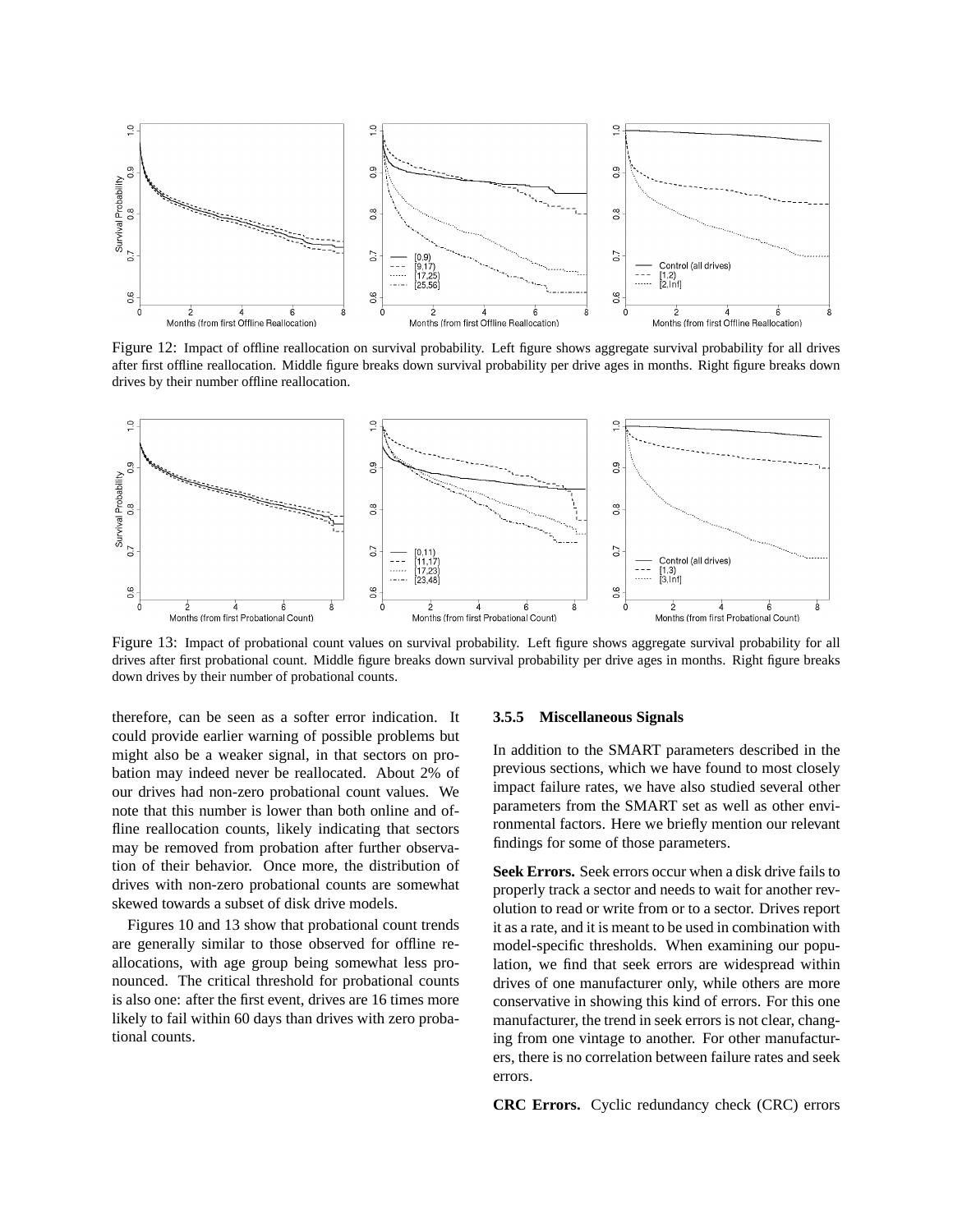are detected during data transmission between the physical media and the interface. Although we do observe some correlation between higher CRC counts and failures, those effects are somewhat less pronounced. CRC errors are less indicative of drive failures than that of cables and connectors. About 2% of our population had CRC errors.

**Power Cycles.** The power cycles indicator counts the number of times a drive is powered up and down. In a server-class deployment, in which drives are powered continuously, we do not expect to reach high enough power cycle counts to see any effects on failure rates. Our results find that for drives aged up to two years, this is true, there is no significant correlation between failures and high power cycles count. But for drives 3 years and older, higher power cycle counts can increase the absolute failure rate by over 2%. We believe this is due more to our population mix than to aging effects. Moreover, this correlation could be the effect (not the cause) of troubled machines that require many repair iterations and thus many power cycles to be fixed.

**Calibration Retries.** We were unable to reach a consistent and clear definition of this SMART parameter from public documents as well as consultations with some of the disk manufacturers. Nevertheless, our observations do not indicate that this is a particularly useful parameter for the goals of this study. Under 0.3% of our drives have calibration retries, and of that group only about 2% have failed, making this a very weak and imprecise signal when compared with other SMART parameters.

**Spin Retries.** Counts the number of retries when the drive is attempting to spin up. We did not register a single count within our entire population.

**Power-on hours** Although we do not dispute that power-on hours might have an effect on drive lifetime, it happens that in our deployment the age of the drive is an excellent approximation for that parameter, given that our drives remain powered on for most of their life time.

**Vibration** This is not a parameter that is part of the SMART set, but it is one that is of general concern in designing drive enclosures as most manufacturers describe how vibration can affect both performance and reliability of disk drives. Unfortunately we do not have sensor information to measure this effect directly for drives in service. We attempted to indirectly infer vibration effects by considering the differences in failure rates between systems with a single drive and those with multiple drives, but those experiments were not controlled enough for other possible factors to allow us to reach any conclusions.

#### **3.5.6 Predictive Power of SMART Parameters**

Given how strongly correlated some SMART parameters were found to be with higher failure rates, we were hopeful that accurate predictive failure models based on SMART signals could be created. Predictive models are very useful in that they can reduce service disruption due to failed components and allow for more efficient scheduled maintenance processes to replace the less efficient (and reactive) repairs procedures. In fact, one of the main motivations for SMART was to provide enough insight into disk drive behavior to enable such models to be built.

After our initial attempts to derive such models yielded relatively unimpressive results, we turned to the question of what might be the upper bound of the accuracy of any model based solely on SMART parameters. Our results are surprising, if not somewhat disappointing. Out of all failed drives, over 56% of them have no count in any of the four strong SMART signals, namely scan errors, reallocation count, offline reallocation, and probational count. In other words, models based only on those signals can never predict more than half of the failed drives. Figure 14 shows that even when we add all remaining SMART parameters (except temperature) we still find that over 36% of all failed drives had zero counts on all variables. This population includes seek error rates, which we have observed to be widespread in our population  $($  > 72% of our drives have it) which further reduces the sample size of drives without any errors.

It is difficult to add temperature to this analysis since despite it being reported as part of SMART there are no crisp thresholds that directly indicate errors. However, if we arbitrarily assume that spending more than 50% of the observed time above 40C is an indication of possible problem, and add those drives to the set of predictable failures, we still are left with about 36% of all drives with no failure signals at all. Actual useful models, which need to have small false-positive rates are in fact likely to do much worse than these limits might suggest.

We conclude that it is unlikely that SMART data alone can be effectively used to build models that predict failures of individual drives. SMART parameters still appear to be useful in reasoning about the aggregate reliability of large disk populations, which is still very important for logistics and supply-chain planning. It is possible, however, that models that use parameters beyond those provided by SMART could achieve significantly better accuracies. For example, performance anomalies and other application or operating system signals could be useful in conjunction with SMART data to create more powerful models. We plan to explore this possibility in our future work.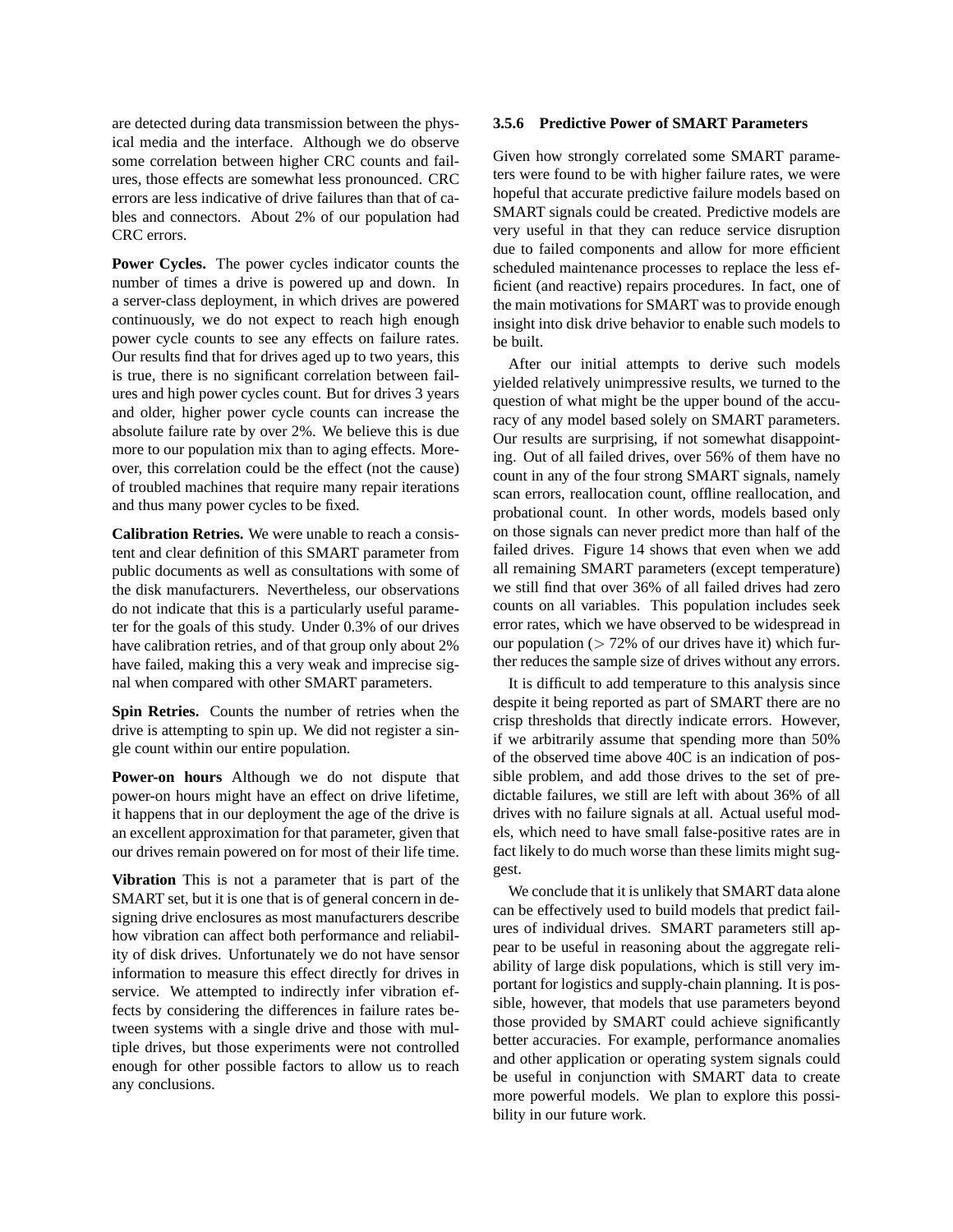

Figure 14: Percentage of failed drives with SMART errors.

### **4 Related Work**

Previous studies in this area generally fall into two categories: vendor (disk drive or storage appliance) technical papers and user experience studies. Disk vendors studies provide valuable insight into the electromechanical characteristics of disks and both modelbased and experimental data that suggests how several environmental factors and usage activities can affect device lifetime. Yang and Sun [21] and Cole [4] describe the processes and experimental setup used by Quantum and Seagate to test new units and the models that attempt to make long-term reliability predictions based on accelerated life tests of small populations. Power-on-hours, duty cycle, temperature are identified as the key deployment parameters that impact failure rates, each of them having the potential to double failure rates when going from nominal to extreme values. For example, Cole presents thermal de-rating models showing that MTBF could degrade by as much as 50% when going from operating temperatures of 30C to 40C. Cole's report also presents yearly failure rates from Seagate's warranty database, indicating a linear decrease in annual failure rates from 1.2% in the first year to 0.39% in the third (and last year of record). In our study, we did not find much correlation between failure rate and either elevated temperature or utilization. It is the most surprising result of our study. Our annualized failure rates were generally higher than those reported by vendors, and more consistent with other user experience studies.

Shah and Elerath have written several papers based on the behavior of disk drives inside Network Appliance storage products [6, 7, 19]. They use a reliability database that includes field failure statistics as well as support logs, and their position as an appliance vendor enables them more control and visibility into actual deployments than a typical disk drive vendor might have. Although they do not report directly on the correlation between SMART parameters or environmental factors and failures (possibly for confidentiality concerns), their work is useful in enabling a qualitative understanding of factors what affect disk drive reliability. For example, they comment that end-user failure rates can be as much as ten times higher than what the drive manufacturer might expect [7]; they report in [6] a strong experimental correlation between number of heads and higher failure rates (an effect that is also predicted by the models in [4]); and they observe that different failure mechanisms are at play at different phases of a drive lifetime [19]. Generally, our findings are in line with these results.

User experience studies may lack the depth of insight into the device inner workings that is possible in manufacturer reports, but they are essential in understanding device behavior in real-world deployments. Unfortunately, there are very few such studies to date, probably due to the large number of devices needed to observe statistically significant results and the complex infrastructure required to track failures and their contributing factors.

Talagala and Patterson [20] perform a detailed error analysis of 368 SCSI disk drives over an eighteen month period, reporting a failure rate of 1.9%. Results on a larger number of desktop-class ATA drives under deployment at the Internet Archive are presented by Schwarz et al [17]. They report on a 2% failure rate for a population of 2489 disks during 2005, while mentioning that replacement rates have been as high as 6% in the past. Gray and van Ingen [9] cite observed failure rates ranging from 3.3-6% in two large web properties with 22,400 and 15,805 disks respectively. A recent study by Schroeder and Gibson [16] helps shed light into the statistical properties of disk drive failures. The study uses failure data from several large scale deployments, including a large number of SATA drives. They report a significant overestimation of mean time to failure by manufacturers and a lack of infant mortality effects. None of these user studies have attempted to correlate failures with SMART parameters or other environmental factors.

We are aware of two groups that have attempted to correlate SMART parameters with failure statistics. Hughes et al [11, 13, 14] and Hamerly and Elkan [10]. The largest populations studied by these groups was of 3744 and 1934 drives and they derive failure models that achieve predictive rates as high as 30%, at false positive rates of about 0.2% (that false-positive rate corresponded to a number of drives between 20-43% of the drives that actually failed in their studies). Hughes *et al.*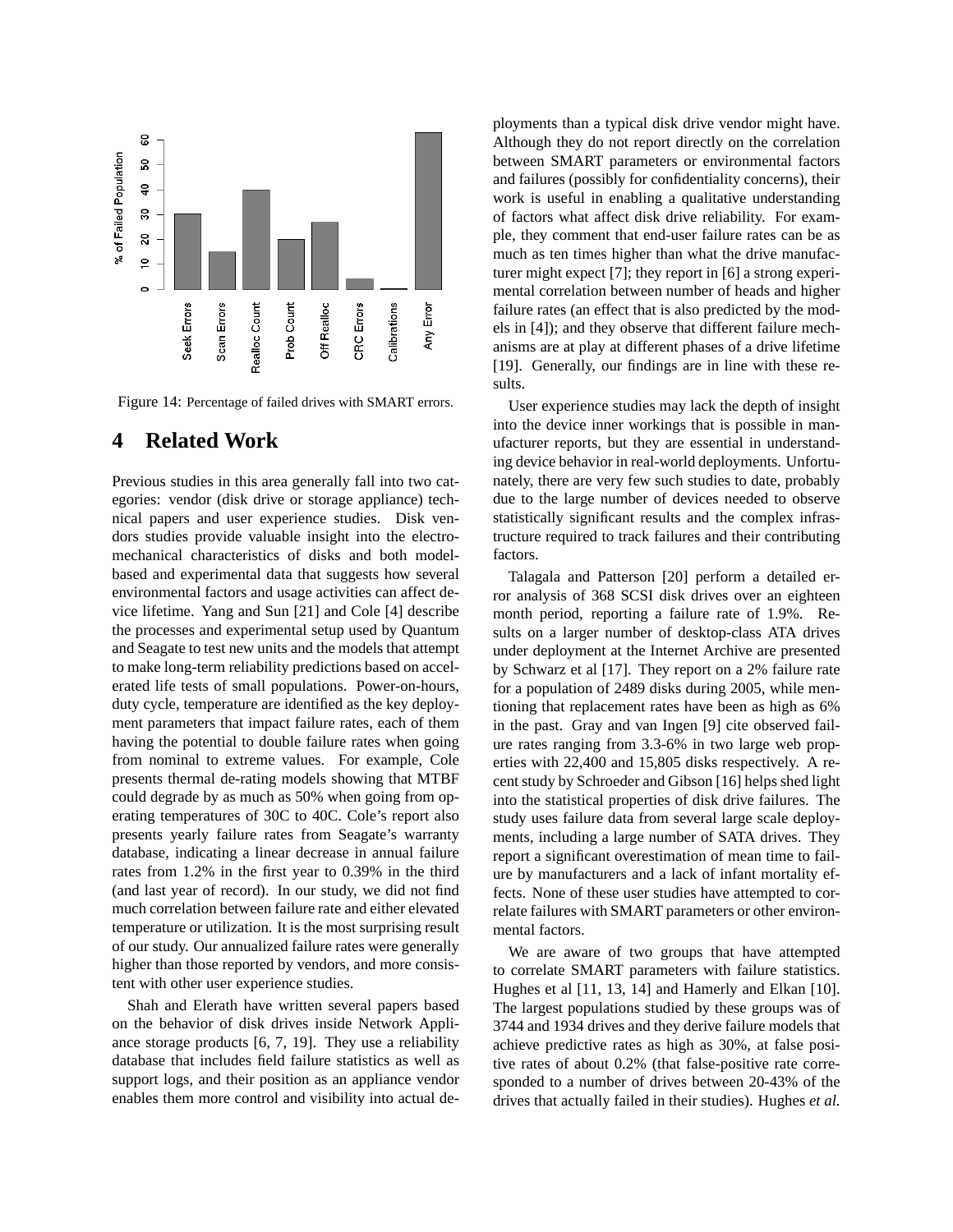also cites an annualized failure rate of 4-6%, based on their 2-3 month long experiment which appears to use stress test logs provided by a disk manufacturer.

Our study takes a next step towards a better understanding of disk drive failure characteristics by essentially combining some of the best characteristics of studies from vendor database analysis, namely population size, with the kind of visibility into a real-world deployment that is only possible with end-user data.

## **5 Conclusions**

In this study we report on the failure characteristics of consumer-grade disk drives. To our knowledge, the study is unprecedented in that it uses a much larger population size than has been previously reported and presents a comprehensive analysis of the correlation between failures and several parameters that are believed to affect disk lifetime. Such analysis is made possible by a new highly parallel health data collection and analysis infrastructure, and by the sheer size of our computing deployment.

One of our key findings has been the lack of a consistent pattern of higher failure rates for higher temperature drives or for those drives at higher utilization levels. Such correlations have been repeatedly highlighted by previous studies, but we are unable to confirm them by observing our population. Although our data do not allow us to conclude that there is no such correlation, it provides strong evidence to suggest that other effects may be more prominent in affecting disk drive reliability in the context of a professionally managed data center deployment.

Our results confirm the findings of previous smaller population studies that suggest that some of the SMART parameters are well-correlated with higher failure probabilities. We find, for example, that after their first scan error, drives are 39 times more likely to fail within 60 days than drives with no such errors. First errors in reallocations, offline reallocations, and probational counts are also strongly correlated to higher failure probabilities. Despite those strong correlations, we find that failure prediction models based on SMART parameters alone are likely to be severely limited in their prediction accuracy, given that a large fraction of our failed drives have shown no SMART error signals whatsoever. This result suggests that SMART models are more useful in predicting trends for large aggregate populations than for individual components. It also suggests that powerful predictive models need to make use of signals beyond those provided by SMART.

## **Acknowledgments**

We wish to acknowledge the contribution of numerous Google colleagues, particularly in the Platforms and Hardware Operations teams, who made this study possible, directly or indirectly; among them: Xiaobo Fan, Greg Slaughter, Don Yang, Jeremy Kubica, Jim Winget, Caio Villela, Justin Moore, Henry Green, Taliver Heath, and Walt Drummond. We are also thankful to our shepherd, Mary Baker for comments and guidance. A special thanks to Urs Hölzle for his extensive feedback on our drafts.

## **References**

- [1] The r project for statistical computing. http://www.r-project.org.
- [2] Dave Anderson, Jim Dykes, and Erik Riedel. More than an interface - scsi vs. ata. In *Proceedings of the 2nd USENIX Conference on File and Storage Technologies (FAST'03)*, pages 245 – 257, February 2003.
- [3] Fay Chang, Jeffrey Dean, Sanjay Ghemawat, Wilson C. Hsieh, Deborah A. Wallach, Mike Burrows, Tushar Chandra, Andrew Fikes, and Robert E. Gruber. Bigtable: A distributed storage system for structured data. In *Proceedings of the 7th USENIX Symposium on Operating Systems Design and Implementation (OSDI'06)*, November 2006.
- [4] Gerry Cole. Estimating drive reliability in desktop computers and consumer electronics systems. *Seagate Technology Paper TP-338.1*, November 2000.
- [5] Jeffrey Dean and Sanjay Ghemawat. Mapreduce: Simplified data processing on large clusters. In *Proceedings of the 6th USENIX Symposium on Operating Systems Design and Implementation (OSDI'04)*, pages 137 – 150, December 2004.
- [6] Jon G. Elerath and Sandeep Shah. Disk drive reliability case study: Dependence upon fly-height and quantity of heads. In *Proceedings of the Annual Symposium on Reliability and Maintainability*, January 2003.
- [7] Jon G. Elerath and Sandeep Shah. Server class disk drives: How reliable are they? In *Proceedings of the Annual Symposium on Reliability and Maintainability*, pages 151 – 156, January 2004.
- [8] Sanjay Ghemawat, Howard Gobioff, and Shun-Tak Leung. The google file system. In *Proceedings of*